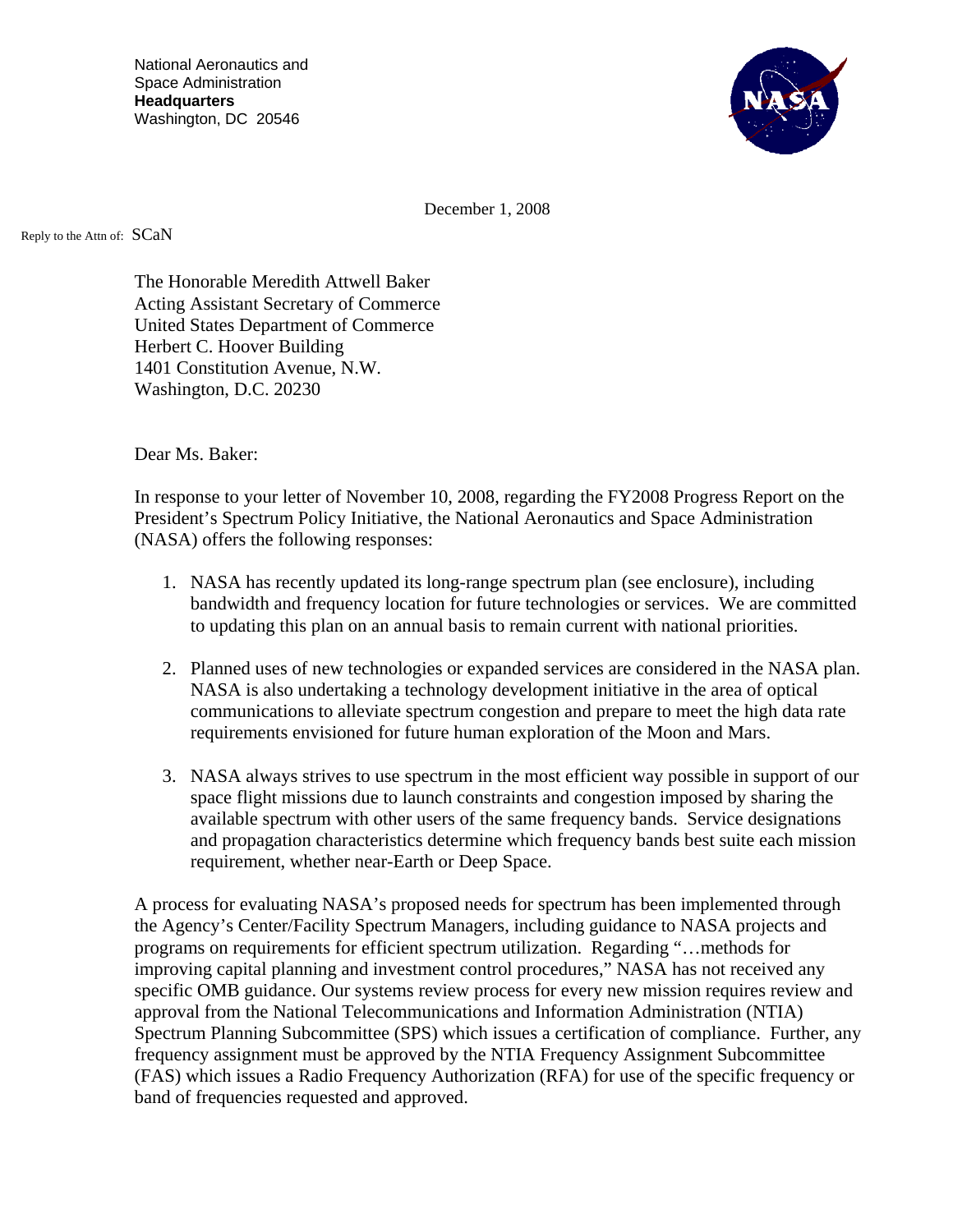Thus, our process fully supports the requirements of OMB Circular A-11. Although we believe this review process addresses the OMB capital planning and investment control guidance, we welcome any further suggested improvements.

Sincerely,

Ronald L. Carbery Acting Director, Spectrum Policy and Planning

Enclosure